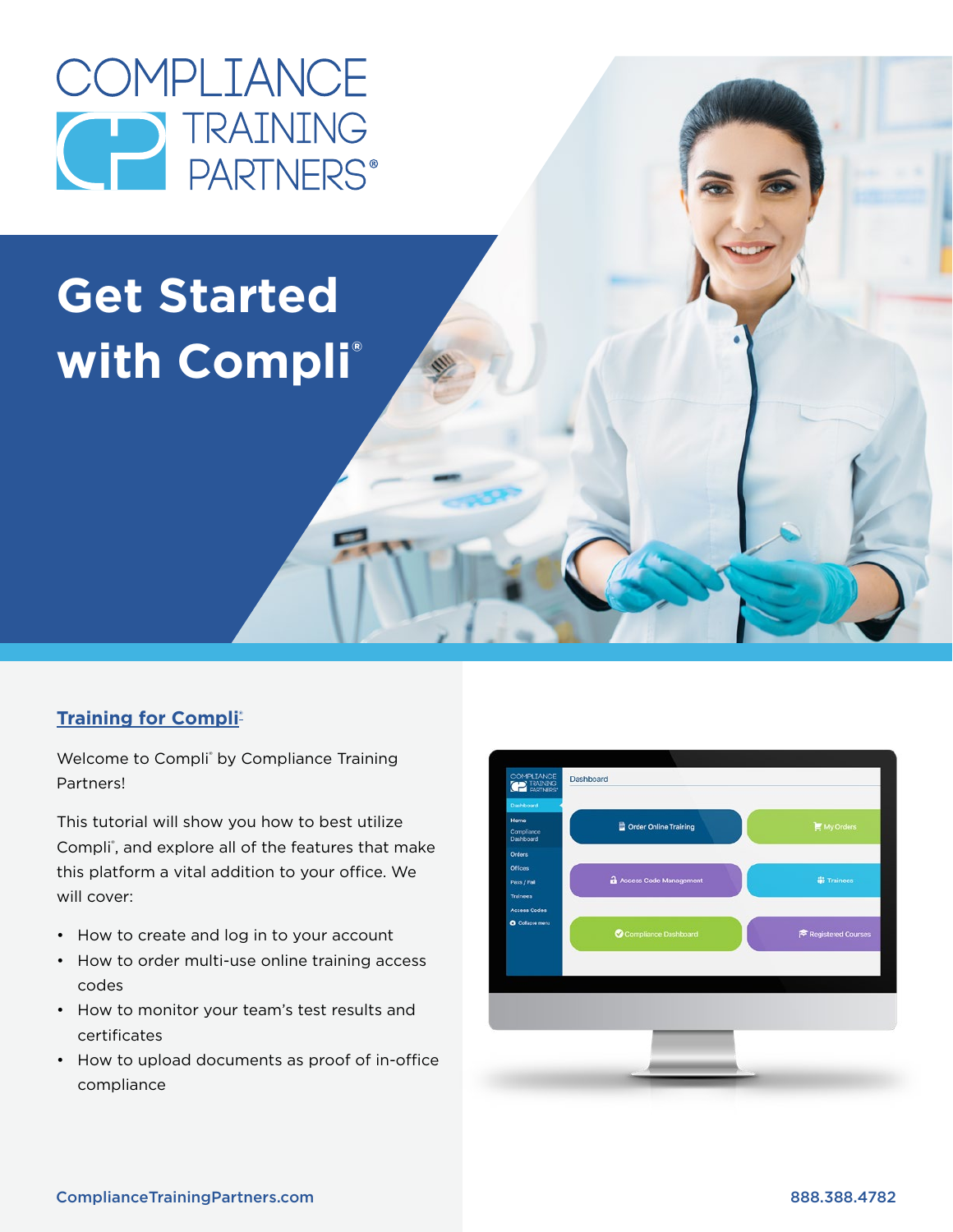### **Setting Your Password**

When signing up for Compli<sup>®</sup>, your account will be created by CTP. Once the account is active, you will receive an email instructing you to "reset" your password.



Click the link in the email, and you'll be directed to a new page. You will notice that a complex password is automatically generated. You may choose to use this password, or delete it and replace it with a password of your choosing. If you have not received the email, contact CTP at **888.388.4782**.



## **Adding an Office**

Once you've chosen your password and used it to log in, you will be redirected to your dashboard. The dashboard is where you will have access to all available functions of Compli®.

Before you can access everything Compli<sup>®</sup> has to offer, you'll have to add an office. Click the "My Offices" button, followed by "Add New."

You will be asked to fill out your office's information line by line. Please fill out all of this information carefully, as it cannot be changed once submitted. Once you have completed the form click "Publish" to save the information as your new office. If you are a regional manager, you may repeat this process for each office in your network.

If you make a mistake or need to change any information please contact CTP for assistance at **888-388-4782**.



| <b>Offices</b>    |   |        |  |
|-------------------|---|--------|--|
| <b>Add New</b>    |   |        |  |
| All dates         | ٥ | Filter |  |
| Title             |   |        |  |
| No offices found. |   |        |  |
| Title             |   |        |  |

| Office options        |           |  |
|-----------------------|-----------|--|
| <b>Practice Name</b>  |           |  |
| Email                 |           |  |
| <b>Account Number</b> |           |  |
| Address               |           |  |
| Address 2             |           |  |
| City                  |           |  |
| State                 | None<br>v |  |
| ZIP                   |           |  |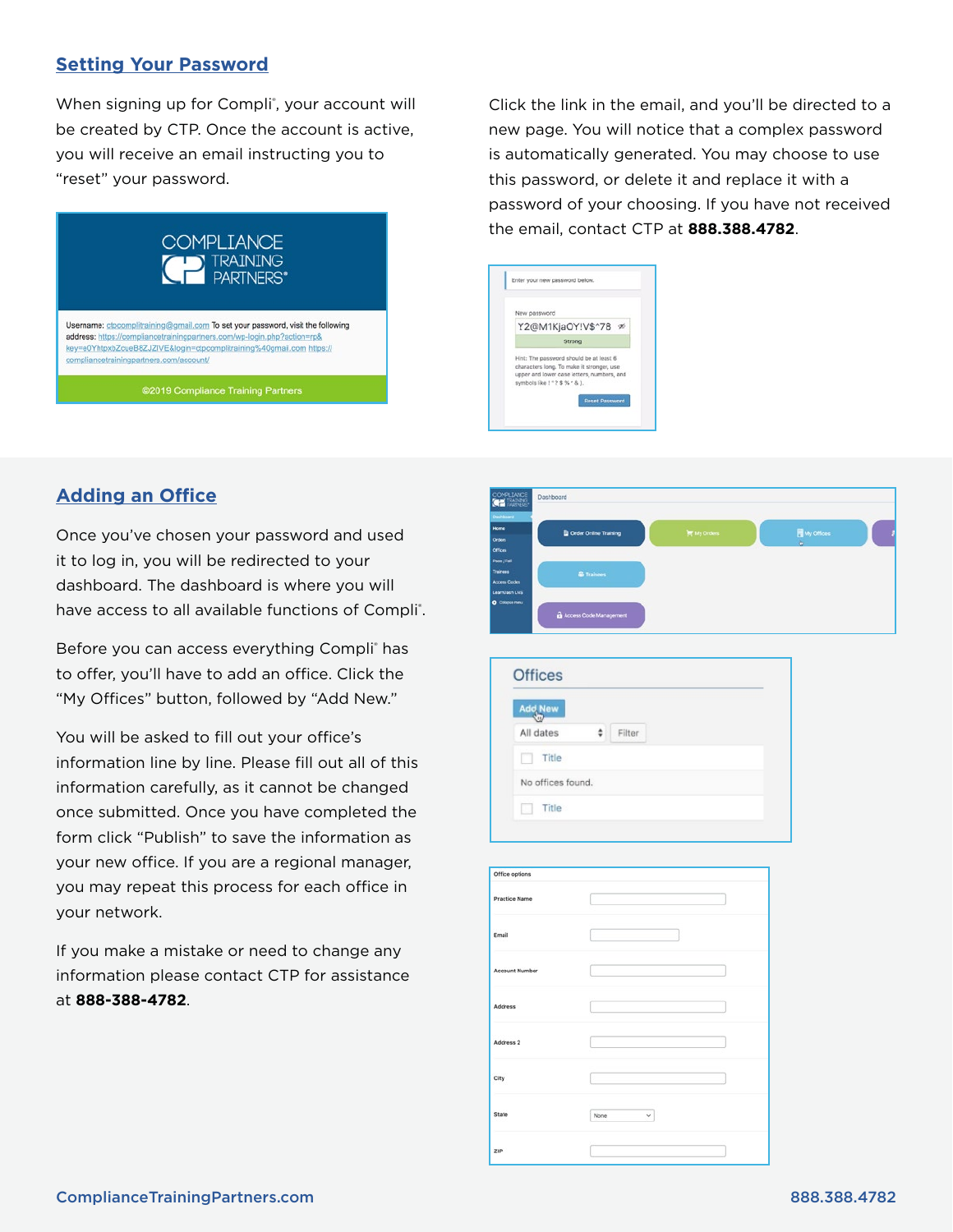### **Ordering a New Multi-Access Training Code Order Emails**

To begin, click on the "Order Online Training" button on your dashboard, followed by "Add Order."



Choose a training date. Once selected, you'll be prompted to add the email address you would like the multi-access code sent to.

Click "Add item(s)", then "Add Product(s)".



A pop-up will appear with a drop-down list of all available courses. Here, you may select the course(s) you would like to create a multi-use access code for.

| <b>Add products</b><br>Product                               | ×<br>Quantity |
|--------------------------------------------------------------|---------------|
|                                                              |               |
|                                                              |               |
| Multi-Use Online HIPAA Dental (HIP1AVD)<br>h<br>$\checkmark$ |               |

Once all the information has been entered and you've confirmed it is correct, click the "Order Online Training" button. The page will refresh, and you will see the words "Order Updated" on the top left of the screen.

You may view all of your placed orders at any time by clicking the "Orders" button from the dashboard. Clicking the "Eye" icon will grant a quick look at all current orders.

Once your order is placed, the order summary will be sent in an email titled "Your Compliance Training Partners Order Has Been Received!"

The second page of the attachment will provide the access code(s), as well as instructions on how your team can access the online training course. This PDF can be downloaded, printed or saved.

### **Training Test Performance**

This button will bring you to the Pass/Fail page, which allows you to review trainee test performance. Additionally, you are able to view and print their earned certificates for completed courses.

| Quiz         | <b>Completion Date</b> | Pass / Fail | Sales Rep       |
|--------------|------------------------|-------------|-----------------|
| <b>HIPAA</b> | July 15, 2020          | P           | Compli Training |
| <b>HIPAA</b> | July 15, 2020          | P           | Compli Training |
| <b>HIPAA</b> | July 15, 2020          | F           | Compli Training |
| Quiz         | <b>Completion Date</b> | Pass / Fail | Sales Rep       |

### **Access Code Management**

Within the Access Code Management page, you have the ability to view all of your access codes.

### **Access Codes**

| Bulk Actions v<br>$-$ Select an office $-$<br>Go<br>Apply<br>Office:<br>$\checkmark$ |                                               |           |         |                 |
|--------------------------------------------------------------------------------------|-----------------------------------------------|-----------|---------|-----------------|
|                                                                                      | Course                                        | Redeemed  | Expired | <b>Disabled</b> |
|                                                                                      | Online HIPAA<br>Dental 2020                   | <b>No</b> | No      | <b>No</b>       |
|                                                                                      | Online HIPAA<br>Dental 2020                   | No        | No      | No              |
|                                                                                      | Online HIPAA<br>Medical Spanish<br>2020       | <b>No</b> | No      | No              |
|                                                                                      | Online OSHA<br>and IC Medical<br>Spanish 2020 | No        | No      | No              |
|                                                                                      | Online OSHA<br>and IC Dental<br>2020          | <b>No</b> | No      | No              |